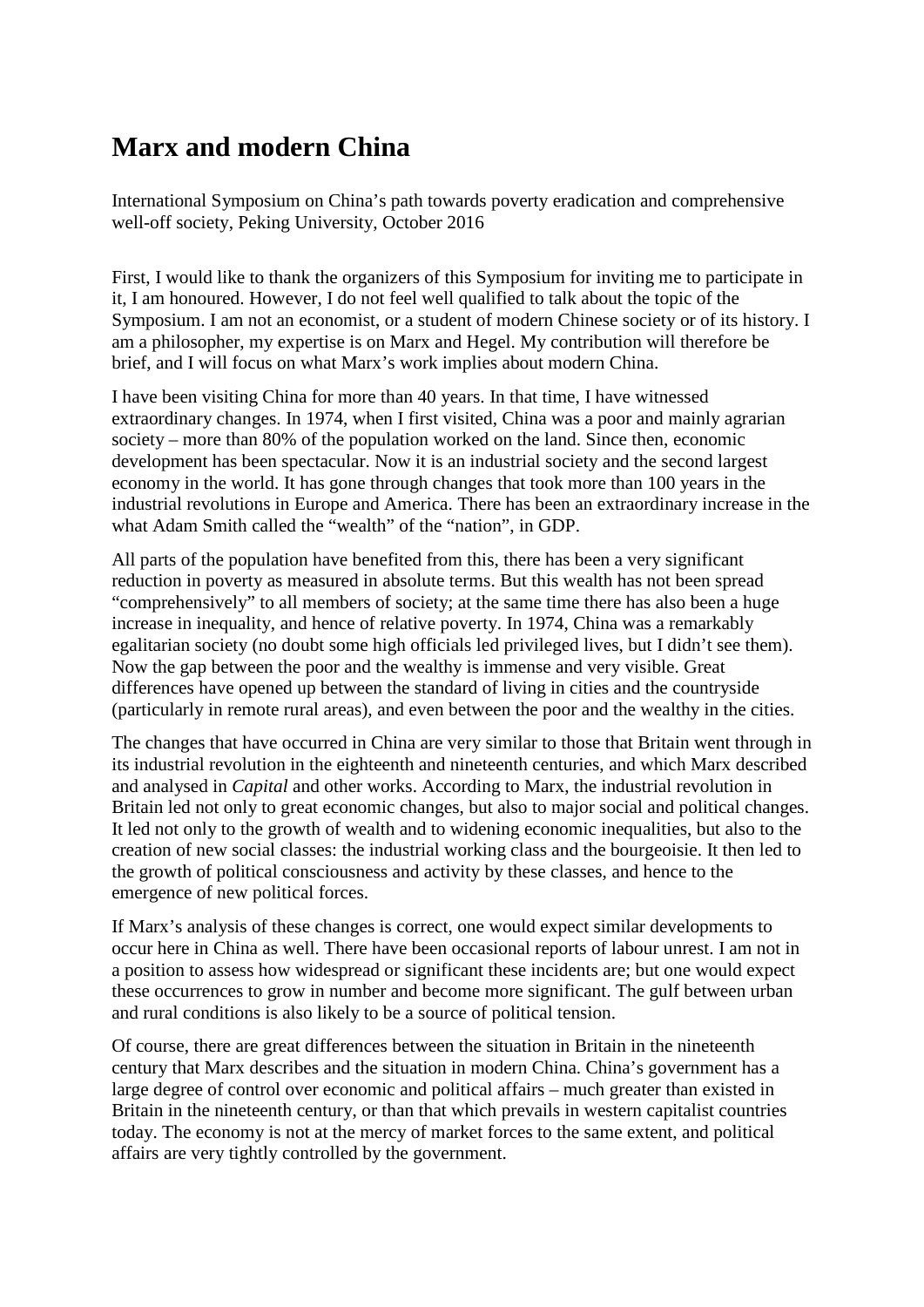Nevertheless, a considerable part of China's economy is now in private hands and subject to market forces, not only domestic but also global. The government tries to control and regulate these but it cannot entirely do so. For, as Marx observed, with capitalism and the operation of the market inevitably comes alienation. In the economic sphere this means that our own activities take on an alien and hostile form. They are out of our control and work against us. "Modern bourgeois society … a society that has conjured up such gigantic means of production and of exchange, is like the sorcerer who is no longer able to control the powers of the nether world whom he has called up by his spells." [\(Marx and Engels 1975, 489\)](#page-2-0) Signs of this are already evident in the economic slowdown, factory closures, and other economic problems that China is currently facing.

A large number of China's factory workers have been and still are migrant workers from rural areas. When they are laid off from their jobs in the cities they return to their villages. However, this way of dealing with the problem of unemployment is unlikely to be sustainable in the longer term. China will no doubt experience pressure to develop its social security system, as did Britain when it faced similar problems in the nineteenth century.

Until recently, economic growth in China has occurred largely on the basis of exports. To combat the economic slowdown, however, the government is encouraging the growth of the internal market and consumerism. If the experience of the west (particularly in the 1950s-60s) is anything to go by, this will lead to a different sort of alienation: social, cultural and "spiritual" alienation [\(Plamenatz 1975, 141\)](#page-2-1). People may have lots of consumer goods, but their lives seem to them to be pointless and empty.

An implication of this is that there is more to wealth than material well-being. Human beings have more than material needs.<sup>[1](#page-1-0)</sup> Wealth also has a cultural and a social dimension. Many philosophers in the Marxist tradition have emphasized this, particularly in the 1960s, and there are lessons to be learned from it. Material wealth – even when it is equally distributed – is not an end in itself. The ultimate end, according to Marx, is not material wealth but "allround human development".

Economic wealth creates the necessary material conditions for human development. It is the necessary basis and starting point for human development. As the great German playwright Bertold Brecht said, "Bread first, then ethics". However, economic development is not an automatic recipe for human development – that is an additional social and political task for which ethical commitments are also needed.

China is now the leading country in the world professing allegiance to Marxism. As a Marxist, I am pleased that it does so, and that the government has recently reaffirmed its commitment to and support for Marxism.

In China, "Marxism" is generally taken to mean "Marxism with Chinese characteristics": i.e., the policies and ideology of the Communist Party of China. In the rest of the world it means something different. It means a theory and politics, derived from Marx, which is critical of capitalism and the existing order, both in theory and practice.

According to Marx, this theory and politics grew out of the social conflicts which developed with capitalism and industry in Europe in the nineteenth century. If Marx is right about this, a similar critical sort of Marxist thought and politics is likely also to develop here. I hope that

<span id="page-1-0"></span> $1$  This point was also emphasized by Professor Aleksandr Buzgalin and Professor Tom Rockmore in their contributions to the Symposium.